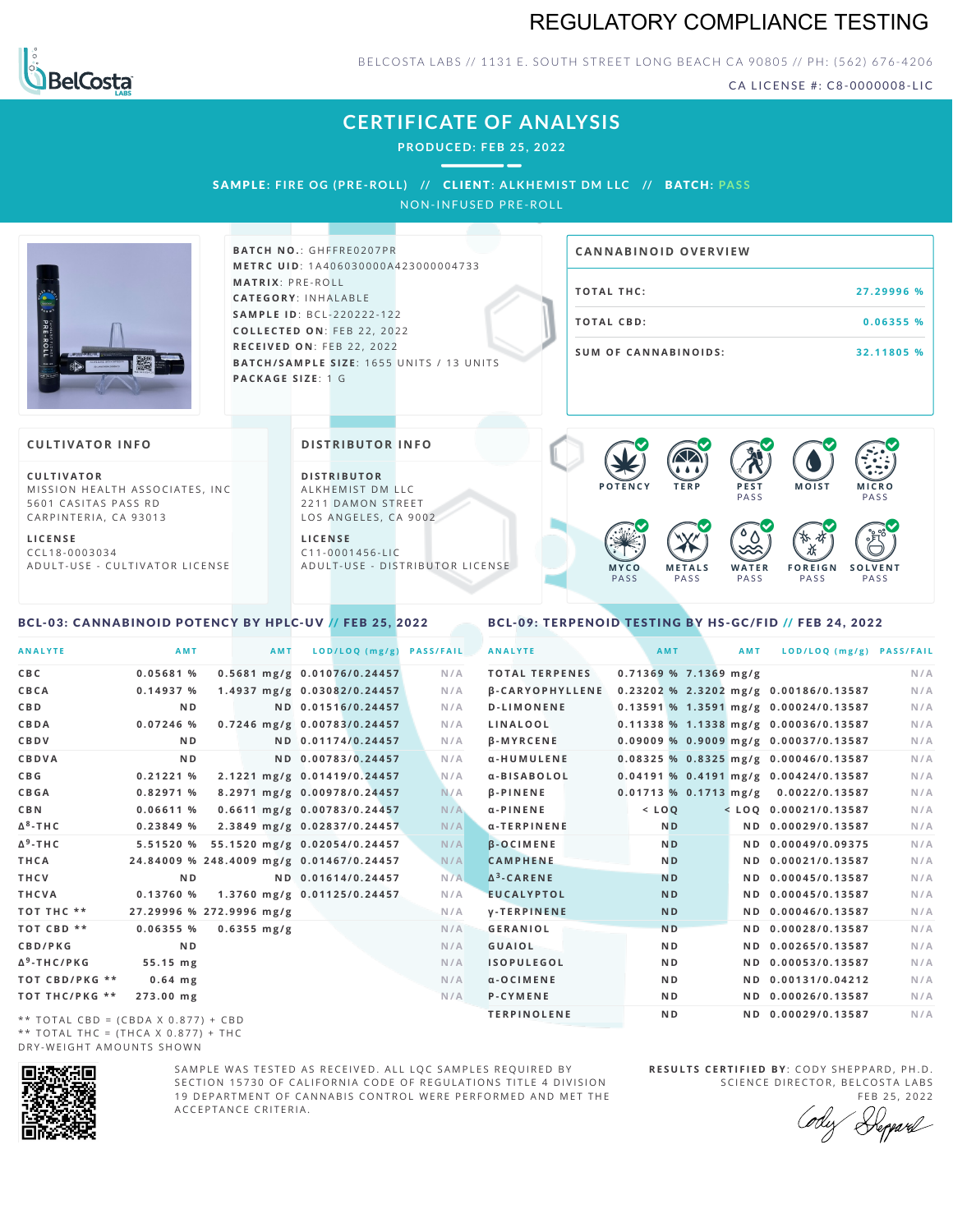## REGULATORY COMPLIANCE TESTING

#### <span id="page-1-0"></span>BCL-13: PESTICIDE TESTING BY GC/MS // FEB 24, 2022

| <b>ANALYTE</b>         | LIMIT         | $AMT(\mu g/g)$ | LOD/LOQ (µg/g) | <b>PASS/FAIL</b> |
|------------------------|---------------|----------------|----------------|------------------|
| <b>CAPTAN</b>          | $0.7 \mu g/g$ | N <sub>D</sub> | 0.01977/0.06   | <b>PASS</b>      |
| <b>CHLORDANE</b>       | Any amt       | N <sub>D</sub> |                | <b>PASS</b>      |
| <b>CHLORDANE CIS</b>   |               | ND.            | 0.01199/0.03   | N/A              |
| <b>CHLORDANE TRANS</b> |               | N <sub>D</sub> | 0.01082/0.03   | N/A              |
| <b>CHLORFENAPYR</b>    | Any amt       | N <sub>D</sub> | 0.01364/0.06   | <b>PASS</b>      |
|                        |               |                |                |                  |

| <b>ANALYTE</b>                      | LIMIT         | $AMT (\mu g/g)$ | LOD/LOQ (µg/g) | <b>PASS/FAIL</b> |
|-------------------------------------|---------------|-----------------|----------------|------------------|
| <b>CHLORPYRIFOS</b>                 | Any amt       | N <sub>D</sub>  | 0.01653/0.06   | <b>PASS</b>      |
| <b>DICHLORVOS</b>                   | Any amt       | N <sub>D</sub>  | 0.01165/0.06   | <b>PASS</b>      |
| <b>METHYL PARATHION</b>             | Any amt       | N <sub>D</sub>  | 0.00851/0.06   | <b>PASS</b>      |
| PENTACHLORONI-<br><b>TROBENZENE</b> | $0.1 \mu g/g$ | N <sub>D</sub>  | 0.01282/0.06   | <b>PASS</b>      |
|                                     |               |                 |                |                  |

### BCL-05: RESIDUAL PESTICIDE ANALYSIS BY LC-MS/MS ESI // FEB 24, 2022

| <b>ANALYTE</b>             |               | LIMIT $AMT(\mu g/g)$ | LOD/LOQ (µg/g) | <b>PASS/FAIL</b> | <b>ANALYTE</b>       |                  | LIMIT AMT $(\mu g/g)$ | LOD/LOQ (µg/g) PASS/FAIL |      |
|----------------------------|---------------|----------------------|----------------|------------------|----------------------|------------------|-----------------------|--------------------------|------|
| <b>ABAMECTIN</b>           | $0.1 \mu g/g$ | N D                  | 0.01153/0.04   | <b>PASS</b>      | <b>MALATHION</b>     | $0.5 \mu g/g$    | N D                   | 0.00472/0.02             | PASS |
| <b>ACEPHATE</b>            | $0.1 \mu g/g$ | N D                  | 0.00368/0.02   | <b>PASS</b>      | <b>METALAXYL</b>     | $2 \mu g/g$      | N D                   | 0.00503/0.02             | PASS |
| ACEQUINOCYL                | $0.1 \mu g/g$ | N D                  | 0.00417/0.02   | <b>PASS</b>      | <b>METHIOCARB</b>    | Any amt          | N D                   | 0.00503/0.02             | PASS |
| <b>ACETAMIPRID</b>         | $0.1 \mu g/g$ | N D                  | 0.00464/0.02   | <b>PASS</b>      | METHOMYL             | 1 $\mu$ g/g      | N D                   | 0.00494/0.02             | PASS |
| <b>ALDICARB</b>            | Any amt       | N D                  | 0.01109/0.04   | <b>PASS</b>      | <b>MEVINPHOS</b>     | Any amt          | N D                   |                          | PASS |
| <b>AZOXYSTROBIN</b>        | $0.1 \mu g/g$ | N D                  | 0.00639/0.02   | <b>PASS</b>      | <b>MEVINPHOSI</b>    |                  | N D                   | 0.00163/0.0084           | N/A  |
| <b>BIFENAZATE</b>          | $0.1 \mu g/g$ | N D                  | 0.00355/0.02   | <b>PASS</b>      | <b>MEVINPHOS II</b>  |                  | N D                   | 0.00542/0.0316           | N/A  |
| <b>BIFENTHRIN</b>          | $3 \mu g/g$   | N D                  | 0.00473/0.04   | <b>PASS</b>      | <b>MYCLOBUTANIL</b>  | $0.1 \mu g/g$    | N D                   | 0.00867/0.04             | PASS |
| <b>BOSCALID</b>            | $0.1 \mu g/g$ | N D                  | 0.00494/0.02   | PASS             | <b>NALED</b>         | $0.1 \mu g/g$    | N D                   | 0.00328/0.02             | PASS |
| CARBARYL                   | $0.5 \mu g/g$ | N D                  | 0.00295/0.02   | PASS             | OXAMYL               | $0.5 \, \mu g/g$ | N D                   | 0.00455/0.02             | PASS |
| CARBOFURAN                 | Any amt       | N D                  | 0.00613/0.02   | <b>PASS</b>      | PACLOBUTRAZOL        | Any amt          | N D                   | 0.00714/0.04             | PASS |
| CHLORANTRANIL-             | $10 \mu g/g$  | N D                  | 0.00697/0.04   | PASS             | <b>PERMETHRIN</b>    | $0.5 \mu g/g$    | N D                   |                          | PASS |
| <b>IPROLE</b>              |               |                      |                |                  | PERMETHRIN CIS       |                  | N D                   | 0.00237/0.0082           | N/A  |
| <b>CLOFENTEZINE</b>        | $0.1 \mu g/g$ | N D                  | 0.0054/0.02    | <b>PASS</b>      | PERMETHRIN TRANS     |                  | N D                   | 0.00245/0.0118           | N/A  |
| <b>COUMAPHOS</b>           | Any amt       | N D                  | 0.00215/0.02   | <b>PASS</b>      | <b>PHOSMET</b>       | $0.1 \, \mu g/g$ | N D                   | 0.0043/0.02              | PASS |
| <b>CYFLUTHRIN</b>          | $2 \mu g/g$   | N D                  | 0.05508/0.2    | <b>PASS</b>      | PIPERONYLBUTO-       | $3 \mu g/g$      | N D                   | 0.00247/0.02             | PASS |
| CYPERMETHRIN               | 1 $\mu$ g/g   | N D                  | 0.00556/0.04   | <b>PASS</b>      | XIDE                 |                  |                       |                          |      |
| <b>DAMINOZIDE</b>          | Any amt       | N D                  | 0.00227/0.04   | <b>PASS</b>      | <b>PRALLETHRIN</b>   | $0.1 \mu g/g$    | N D                   | 0.00392/0.02             | PASS |
| <b>DIAZINON</b>            | $0.1 \mu g/g$ | N D                  | 0.00487/0.02   | <b>PASS</b>      | PROPICONAZOLE        | $0.1 \mu g/g$    | N D                   | 0.0024/0.02              | PASS |
| <b>DIMETHOATE</b>          | Any amt       | N D                  | 0.00354/0.02   | <b>PASS</b>      | <b>PROPOXUR</b>      | Any amt          | N D                   | 0.00374/0.02             | PASS |
| <b>DIMETHOMORPH</b>        | $2 \mu g/g$   | ND                   |                | PASS             | <b>PYRETHRINS</b>    | $0.5 \mu g/g$    | N D                   | 0.00726/0.04             | PASS |
| <b>DIMETHOMORPH I</b>      |               | ND                   | 0.00109/0.0078 | N/A              | <b>PYRIDABEN</b>     | $0.1 \mu g/g$    | N D                   | 0.0034/0.02              | PASS |
| <b>DIMETHOMORPH II</b>     |               | ND                   | 0.0015/0.0122  | N/A              | <b>SPINETORAM</b>    | $0.1 \mu g/g$    | N D                   |                          | PASS |
| <b>ETHOPROPHOS</b>         | Any amt       | N D                  | 0.0041/0.02    | <b>PASS</b>      | <b>SPINETORAM J</b>  |                  | N D                   | 0.00329/0.016            | N/A  |
| <b>ETOFENPROX</b>          | Any amt       | N D                  | 0.00274/0.02   | <b>PASS</b>      | <b>SPINETORAM L</b>  |                  | N D                   | 0.00157/0.016            | N/A  |
| <b>ETOXAZOLE</b>           | $0.1 \mu g/g$ | N D                  | 0.00385/0.02   | <b>PASS</b>      | <b>SPINOSAD</b>      | $0.1 \mu g/g$    | N D                   |                          | PASS |
| <b>FENHEXAMID</b>          | $0.1 \mu g/g$ | N D                  | 0.01055/0.02   | <b>PASS</b>      | SPINOSAD A           |                  | N D                   | 0.00205/0.01438          | N/A  |
| <b>FENOXYCARB</b>          | Any amt       | N D                  | 0.00175/0.02   | <b>PASS</b>      | SPINOSAD D           |                  | ND.                   | 0.00104/0.00498          | N/A  |
| <b>FENPYROXIMATE</b>       | $0.1 \mu g/g$ | N D                  | 0.00481/0.02   | <b>PASS</b>      | <b>SPIROMESIFEN</b>  | $0.1 \, \mu g/g$ | N D                   | 0.00944/0.04             | PASS |
| <b>FIPRONIL</b>            | Any amt       | N D                  | 0.00478/0.02   | PASS             | <b>SPIROTETRAMAT</b> | $0.1 \mu g/g$    | N D                   | 0.00208/0.02             | PASS |
| <b>FLONICAMID</b>          | $0.1 \mu g/g$ | N D                  | 0.00398/0.02   | PASS             | <b>SPIROXAMINE</b>   | Any amt          | N D                   | 0.00344/0.02             | PASS |
| <b>FLUDIOXONIL</b>         | $0.1 \mu g/g$ | N D                  | 0.01369/0.04   | PASS             | <b>TEBUCONAZOLE</b>  | $0.1 \mu g/g$    | N D                   | 0.00816/0.04             | PASS |
| HEXYTHIAZOX                | 0.1 µg/g      | N D                  | 0.00297/0.02   | PASS             | <b>THIACLOPRID</b>   | Any amt          | N D                   | 0.0039/0.02              | PASS |
| <b>IMAZALIL</b>            | Any amt       | N D                  | 0.0056/0.02    | PASS             | <b>THIAMETHOXAM</b>  | $5 \mu g/g$      | N D                   | 0.00358/0.02             | PASS |
| <b>IMIDACLOPRID</b>        | $5 \mu g/g$   | N D                  | 0.00645/0.02   | PASS             | TRIFLOXYSTROB-<br>1N | $0.1 \mu g/g$    | N D                   | 0.00421/0.02             | PASS |
| KRESOXIM-<br><b>METHYL</b> | $0.1 \mu g/g$ | N D                  | 0.00339/0.02   | PASS             |                      |                  |                       |                          |      |